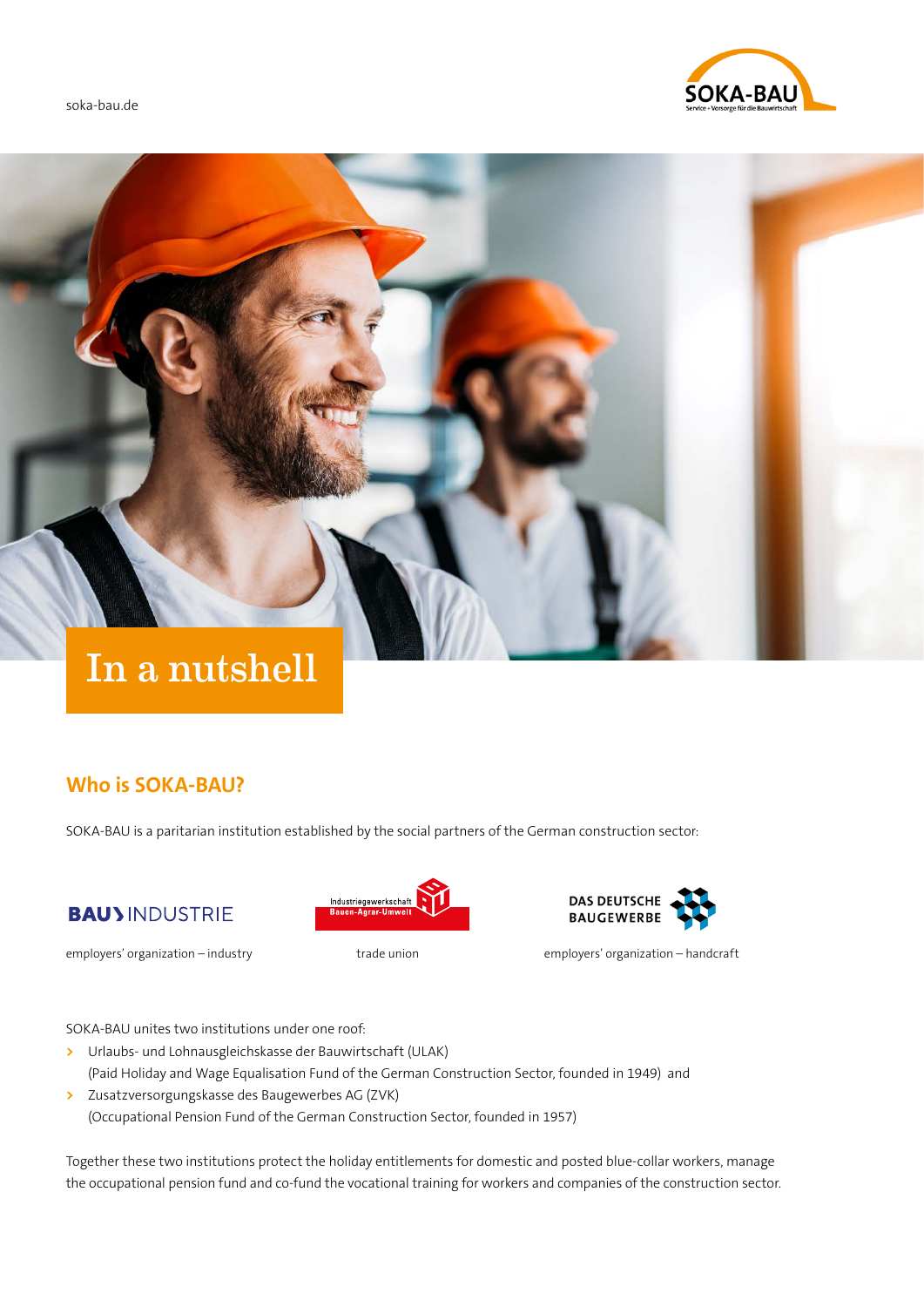# **Why does the construction sector need SOKA-BAU?**

There are specific working conditions for employees in the construction sector: **frequent employer changes, no stationary workplace, predominantly small business structures and a strong dependence on weather conditions.** SOKA-BAU offers solutions for these special requirements.

- **>** Due to frequent employer changes, blue-collar workers in the construction sector are often **not** entitled to **their full annual holiday**.
- ✔ **SOKA-BAU secures this paid holiday entitlement for all construction workers employed on German construction sites and ensures the portability of the annual holiday entitlement to a new employer.**
- **>** Frequent **downtimes** and gaps in employment result in significant **losses** in **statutory pension entitlements**.
- ✔ **SOKA-BAU closes the resulting statutory pension gap with a sector-wide occupational pension fund, from which all workers in the construction sector benefit.**
- **>** The **construction sector** is facing a drastic **shortage of skilled workers**.
- ✔ **SOKA-BAU co-funds nationwide the vocational training of more than 40,000 apprentices who receive training in construction companies as well as in independent vocational training centres every year.**
- **>** Reputable construction companies have to cope with **low-wage competition by domestic and foreign companies**.
- ✔ **SOKA-BAU cooperates with the customs authorities to ensure compliance with the sector-specific minimum wages and with the participation in the paid holiday scheme. This applies to both domestic companies as well as foreign construction companies posting workers to German construction sites.**

## **SOKA-BAU in figures**

80,000

Close to **80,000 companies** receive **benefits and services** from SOKA-BAU.

0 millio

More than **1,0 million** employees benefit from the collectively agreed **social fund schemes** applicable to the German construction sector.

82,000 The number of **posted workers** who work

on German construction sites amounts to **82,000** annually.

**290 millions** 

**340,000 retired workers** receive approximately **290 million EUR** annually **in benefits**.

# 700 million **1,6 million members** are credited close to **700**

**million EUR** annually **in contributions to their occupational pension**.

400 millio

**Companies** providing vocational training and **independent vocational training centres** receive roughly **400 million EUR** annually for their **40,000 apprentices**.

2,9 billion The **annual payout of benefits** by SOKA-BAU amounts to approx. **2,9 billion EUR**.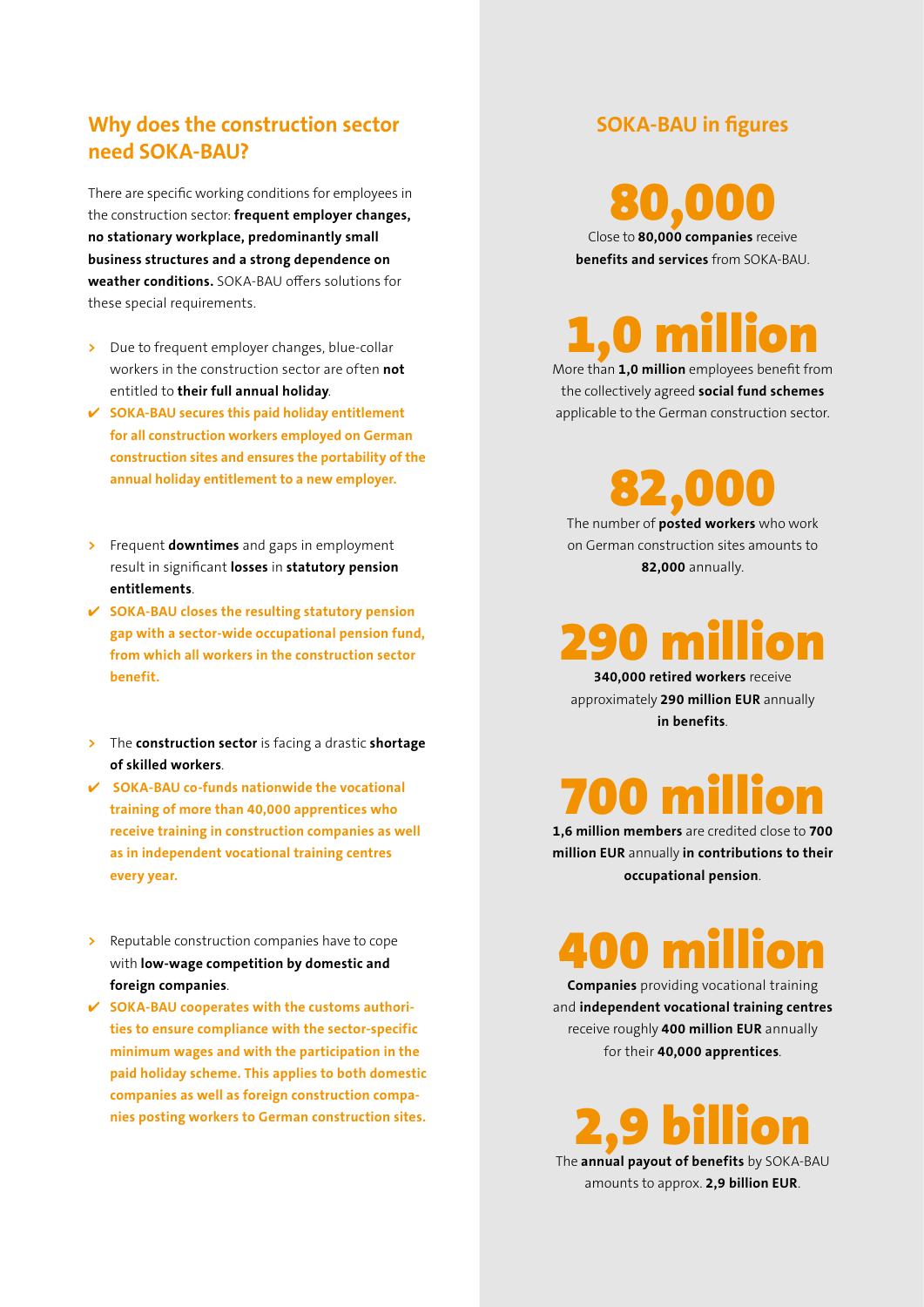

# **Declaration of universal applicability of collective agreements is a key requirement**

Through the universal application of collective agreements, the social fund schemes ensure that

- **>** all workers and employers of the construction sector benefit from these schemes, regardless of a membership in a trade union or in an employers' organisation, and
- **>** the same conditions apply to **all domestic and foreign companies and their workers.**

# **Benefits provided by SOKA-BAU to workers, employers and the entire construction sector**

- ✔ **Attractiveness of the sector:** protecting the regulations of the collective agreements
- ✔ **Promotion of young people:** supporting companies and apprentices through the joint funding of high-quality and broadly diversified vocational training
- ✔ **Occupational pension fund:** offering a sector-wide solution for an occupational pension fund, which is also available to small companies (82 % of the construction companies have up to 10 workers)
- ✔ **Fair competition and fair working conditions:** ensuring compliance with the minimum wages and participation in the paid holiday scheme for domestic and foreign companies
- ✔ **Compliance:** safeguarding social standards of the sector on German construction sites
- ✔ **Sustainable solutions:** developing the construction sector further together with the social partners
- ✔ **Balancing social interests**: platform for discussing and balancing the different interests of the social partners